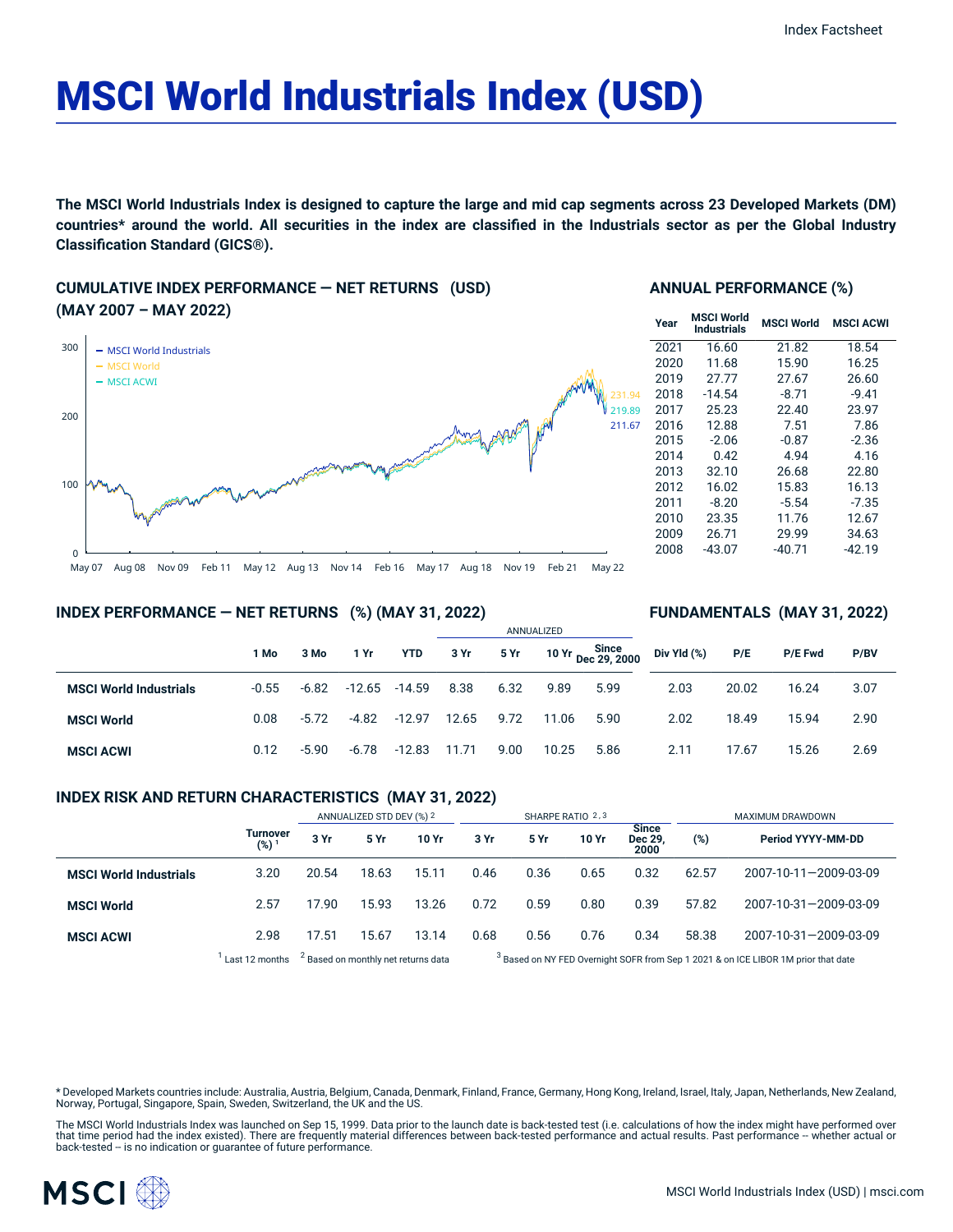#### **INDEX CHARACTERISTICS**

|                     | <b>MSCI World Industrials</b> |  |
|---------------------|-------------------------------|--|
| Number of           | 256                           |  |
| <b>Constituents</b> |                               |  |
|                     | <b>Mkt Cap (USD Millions)</b> |  |
| Index               | 5,311,313.33                  |  |
| Largest             | 142.373.50                    |  |
| <b>Smallest</b>     | 1.253.45                      |  |
| Average             | 20,747.32                     |  |
| <b>Median</b>       | 11,458.62                     |  |
|                     |                               |  |

## **TOP 10 CONSTITUENTS**

MAY 31, 2022 Index Factsheet

|                               | <b>MSCI World Industrials</b> |                            | Country | <b>Float Adi Mkt Cap</b> | Index        |
|-------------------------------|-------------------------------|----------------------------|---------|--------------------------|--------------|
| Number of                     | 256                           |                            |         | (USD Billions)           | $Wt.$ $(\%)$ |
| <b>Constituents</b>           |                               | RAYTHEON TECHNOLOGIES      | US      | 142.37                   | 2.68         |
| <b>Mkt Cap (USD Millions)</b> |                               | UNION PACIFIC CORP         | US      | 141.29                   | 2.66         |
| <b>Index</b>                  | 5,311,313.33                  | HONEYWELL INTERNATIONAL    | US      | 133.29                   | 2.51         |
| Largest                       | 142,373.50                    | UNITED PARCEL SERVICE B    | US      | 132.89                   | 2.50         |
| <b>Smallest</b>               | 1.253.45                      | CATERPILLAR                | US      | 116.76                   | 2.20         |
|                               |                               | LOCKHEED MARTIN CORP       | US      | 109.24                   | 2.06         |
| Average                       | 20,747.32                     | DEERE & CO                 | US      | 105.39                   | 1.98         |
| Median                        | 11,458.62                     | <b>SIEMENS</b>             | DE      | 100.34                   | 1.89         |
|                               |                               | 3M <sub>CO</sub>           | US      | 86.03                    | 1.62         |
|                               |                               | <b>GENERAL ELECTRIC CO</b> | US      | 85.97                    | 1.62         |
|                               |                               | Total                      |         | 1.153.58                 | 21.72        |

## **FACTORS - KEY EXPOSURES THAT DRIVE RISK AND RETURN MSCI FACTOR BOX**



## **SUB-INDUSTRY WEIGHTS**



- Aerospace & Defense 14.46% Industrial Machinery 10.45%
- Industrial Conglomerates 10.23% Railroads 9.49%
- Electrical Components & Equipment 7.39% Trading Companies & Distributors 6.3%
- Research & Consulting Services 6.13% Building Products 6.11%
- Air Freight & Logistics 5.81% Construction Machinery & Heavy Trucks 5.78%
- Environmental & Facilities Services 2.9% Other 14.95%

**MSCI**<sup>®</sup>

## **VALUE**  $\overline{\bullet}$ **Relatively Inexpensive Stocks LOW SIZE** м١ **Smaller Companies MOMENTUM Rising Stocks QUALITY** ධ **Sound Balance Sheet Stocks YIELD Cash Flow Paid Out LOW VOLATILITY**  $\sqrt{V}$ **Lower Risk Stocks** MSCI FaCS provides absolute factor exposures

**MSCI FaCS**

relative to a broad global index - MSCI ACWI IMI.

Neutral factor exposure (FaCS = 0) represents MSCI ACWI IMI.

## **COUNTRY WEIGHTS**